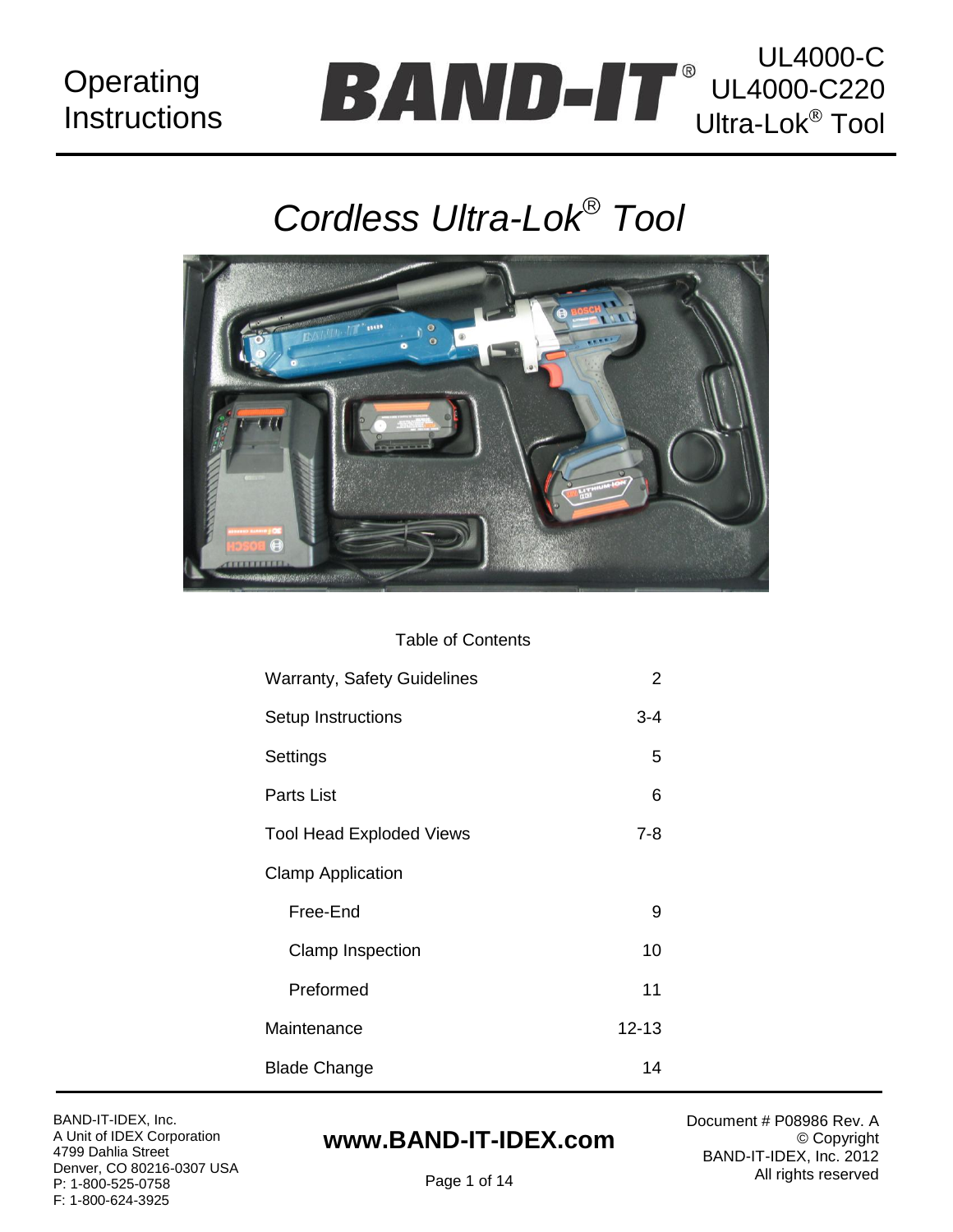## UL4000-C UL4000-C220 Ultra-Lok<sup>®</sup> Tool

## **Warranty**

#### **Refer to website for warranty information:<http://www.band-it-idex.com/warranty.html>**

NOTE: Any performance data published herein is based on laboratory tests, which cannot duplicate conditions that may be encountered in field installations. Such conditions may vary results substantially from those shown (such as abuse in handling and installation, failure to follow recommended handling and installation practices, abnormal environmental conditions, disregard of operating instructions for BAND-IT tools or non-recommended combinations of BAND-IT products). BAND-IT cannot be responsible for performance characteristics from such variables.

## **Safety Guidelines**

#### *WARNING:*

**Always wear safety glasses when operating this tool and keep both hands and clothing away from clamp being tensioned. Squeezing force can reach as high as 2 tons. Never attempt to clamp objects which can shatter or otherwise cause bodily harm. Tensioning the clamp can be stopped immediately by releasing the trigger. Detailed instructions are in this manual and the operator is advised to read it and become familiar with operating the tool.**

#### *IMPORTANT FOR HOSE APPLICATIONS:*

- **When clamping a hose end, remember that a tighter clamp keeps the fitting more secure, but excess tension can damage the hose. Fitting stem must have prominent barbs for proper retention inside the hose, but must not be sharp to prevent cutting into the hose. Hose, fitting, and clamp must be compatible with each other and the environment used in. If in doubt, consult the hose or fitting manufacturer or call BAND-IT.**
- Improperly tightened clamps may result in dangerous hose assemblies, which could cause injuries or property  $\bullet$ damage.
- Abuse or use of a hose outside the manufacturers recommended conditions may cause it to quickly deteriorate and become a safety hazard. This could result in serious injury or property damage. Inspect and test hose assemblies frequently.

#### *Clamping objects other than hose requires similar precautions.*

#### *Use only with BAND-IT 3/4" and 1/2" Ultra-Lok Free-End and Preformed Clamps*

## **Use of Alternate Drills**

## CAUTION!

This tool is designed to work solely mounted to the Bosch DDH181-01 or Bosch GSR 18 VE-2LI Professional cordless drill. Use of any other drills in place of these Bosch drills may result in unsatisfactory performance, hazards to the operator and/or the tool, or unsafe clamps. Disregard of this caution voids the warranty of the tool and releases BAND-IT of any and all liabilities arising from such misuses.

BAND-IT-IDEX, Inc. A Unit of IDEX Corporation 4799 Dahlia Street Denver, CO 80216-0307 USA P: 1-800-525-0758 F: 1-800-624-3925

### **www.BAND-IT-IDEX.com**

Document # P08986 Rev. A © Copyright BAND-IT-IDEX, Inc. 2012 All rights reserved

Page 2 of 14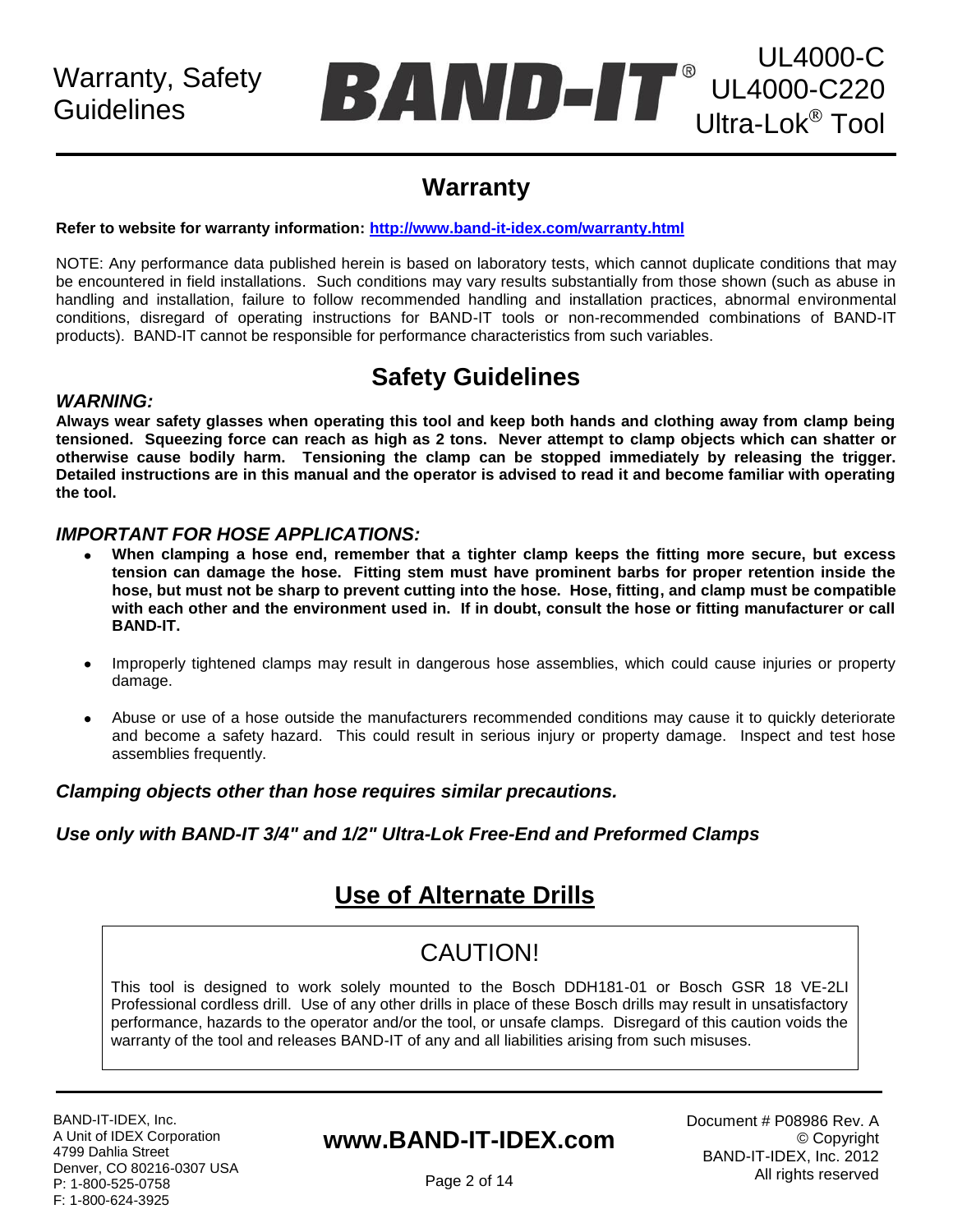**Setup Instructions** 

UL4000-C UL4000-C220 Ultra-Lok<sup>®</sup> Tool

- 1. Read safety instructions and operator"s manual for the Bosch DDH181-01 or Bosch GSR 18 VE-2LI Professional cordless Drill. Check to make sure drill is properly set up for use with Band-It Ultra-Lok<sup>®</sup> tool as follows: ---- Drill spindle has a Clutch (Band-It # M31790) installed in place of the Drill Chuck. ---- See page 5 for recommended Drill speed and torque settings.
- 2. Charge Drill Battery according to the operator"s manual.
- 3. To mount the Drill onto the Band-It Ultra-Lok® Tool: First, using the two #10-32 x 3/8" screws (M06187), tighten the Tool Body Adapter (M06288) on the Tension Tool (UL0001) with 20–30 in-lbs. Place the Adapter Collar (M08388) over the Tool Body Adapter. Orient the Drill Clutch Pin (M07187) horizontally (see p. 4 Figure 2). Carefully place the Tool Body Adapter over the Drill Torque Dial. If there is any additional resistance, gently rotate the Tension Tool until the Tension Screw engages with the Drill Clutch (M31789) (see p. 4 Figure 3), and rotate Tension Tool to the desired orientation. Position Tool Body Adapter to butt-up against the shoulder of the drill. Slide the Adapter Collar against this shoulder and fasten to 40–60 in-lbs.
- 4. This tool was designed for, and can only be used with BAND-IT  $1/2$ " and  $3/4$ " wide Ultra-Lok $^{\circ}$  clamps. Do not attempt to use on any other type of clamp style. Only use 1/2" wide clamps when the optional 1/2" Shear Plate (BAND-IT # M09387) has been installed in the head in place of the 3/4" Shear Plate. See page 14 for 1/2" blade change procedure.



### **www.BAND-IT-IDEX.com**

Document # P08986 Rev. A © Copyright BAND-IT-IDEX, Inc. 2012 All rights reserved

Page 3 of 14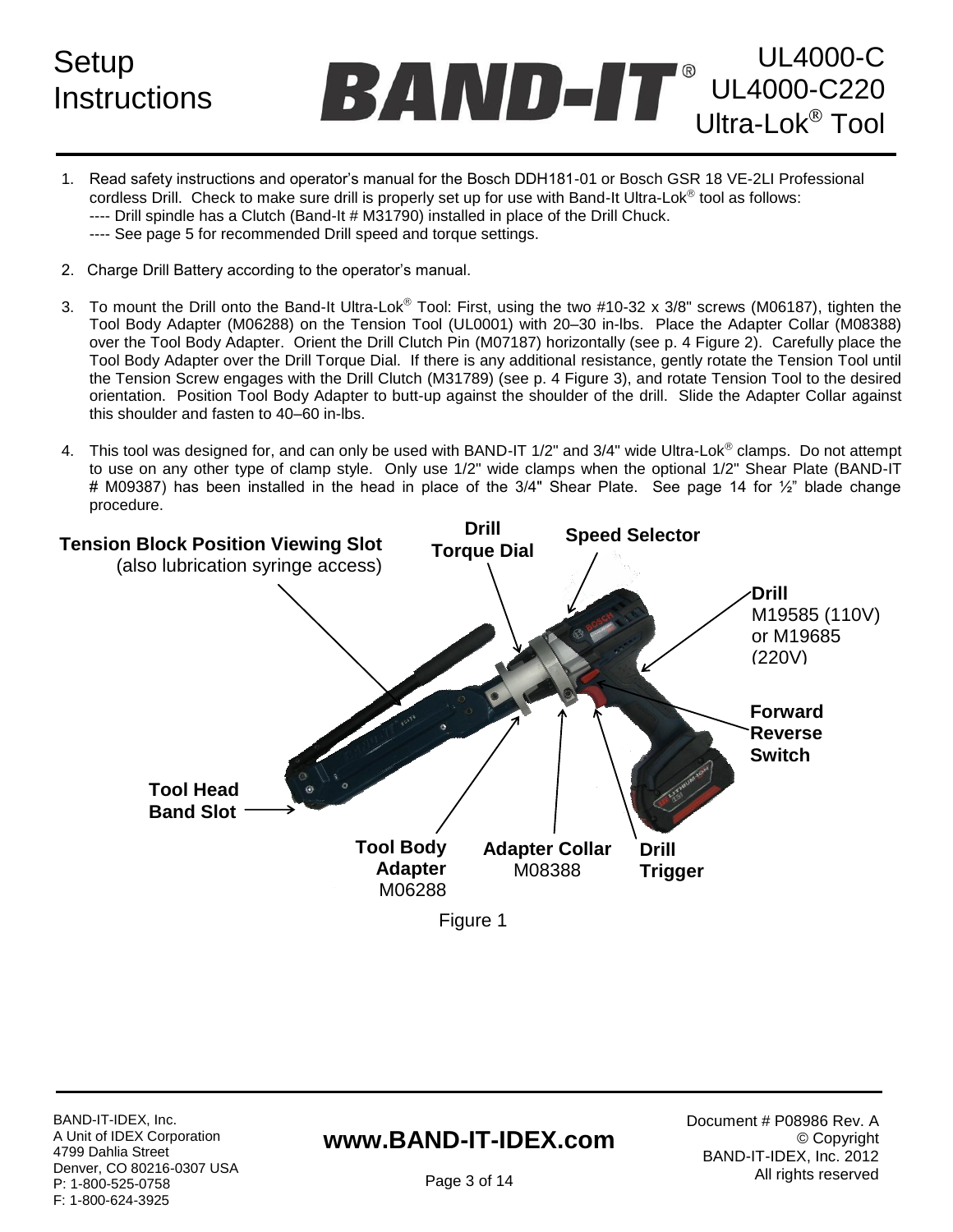## **Setup Instructions**





Note: Tool Body Adapter and Adapter Collar are hidden for clarity.

Figure 3

Align the end of the Tension Screw with the slot in the end of the Drill Clutch during assembly, as shown above.

BAND-IT-IDEX, Inc. A Unit of IDEX Corporation 4799 Dahlia Street Denver, CO 80216-0307 USA P: 1-800-525-0758 F: 1-800-624-3925

## **www.BAND-IT-IDEX.com**

Document # P08986 Rev. A © Copyright BAND-IT-IDEX, Inc. 2012 All rights reserved

Page 4 of 14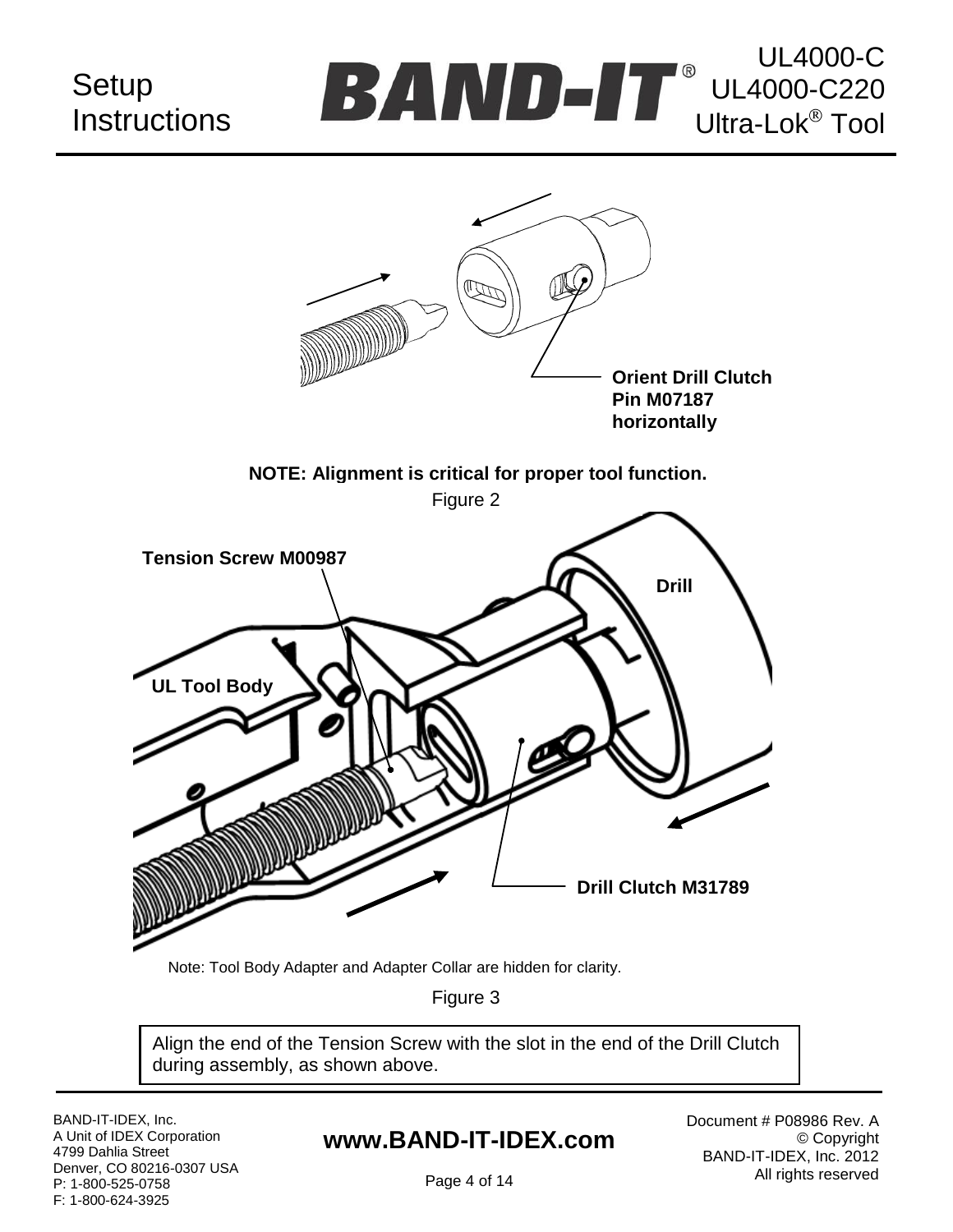| <b>Recommended Drill Torque Dial Settings:</b> |                                       |        |                 |        |  |
|------------------------------------------------|---------------------------------------|--------|-----------------|--------|--|
| <b>Drill Model</b>                             | DDH181-01/ GSR 18 VE-2LI Professional |        |                 |        |  |
| <b>Clamp Size</b>                              | 1∕2"                                  |        | $\frac{3}{4}$ " |        |  |
|                                                | Speed                                 | Clutch | Speed           | Clutch |  |
| Single Wrap                                    |                                       | 21     |                 | 23     |  |
| Double Wrap                                    |                                       | 23     | 2               | 25     |  |
| *Preformed                                     |                                       | 23     | 2               | 25     |  |

(If a higher pull-up force is desired, set speed selector to "2". Band-It recommends hearing protection if this setting is used for an extended time.)

NOTE: *These torque settings are suggested settings only; individual tools should be adjusted for the clamping application. Inspect lock per instructions on page 9-11.*

**Important:** Changing speed and clutch settings will alter tension output. Drill Trigger should be depressed fully by the operator to attain correct, and consistent, tension when installing clamps. Tension output may vary from tool to tool, at the same setting, depending on condition and wear of internal components.

**Caution**: Improperly tightened clamps may result in dangerous assemblies, which could cause injuries or property damage.

Using correctly sized clamps (diameter) will, in most cases, eliminate the need to pull on clamp tail more than once. Tension Block moves approximately 5". On occasion, if needed, large size clamps can be installed by taking several bites (clamp tail feeds out through back of tool). Position of Tension Block, containing gripper, can be monitored through viewing slot just under cut-off handle. The tool features a built-in disengaging mechanism to prevent tension screw from jamming up. At the end of the Tension Block travel the safety clutch will engage and the user will hear a ratcheting sound. Excessive use of this feature will wear the Drill Clutch mechanism and/or Tension Screw out prematurely.

BAND-IT-IDEX, Inc. A Unit of IDEX Corporation 4799 Dahlia Street Denver, CO 80216-0307 USA P: 1-800-525-0758 F: 1-800-624-3925

## **www.BAND-IT-IDEX.com**

Document # P08986 Rev. A © Copyright BAND-IT-IDEX, Inc. 2012 All rights reserved

Page 5 of 14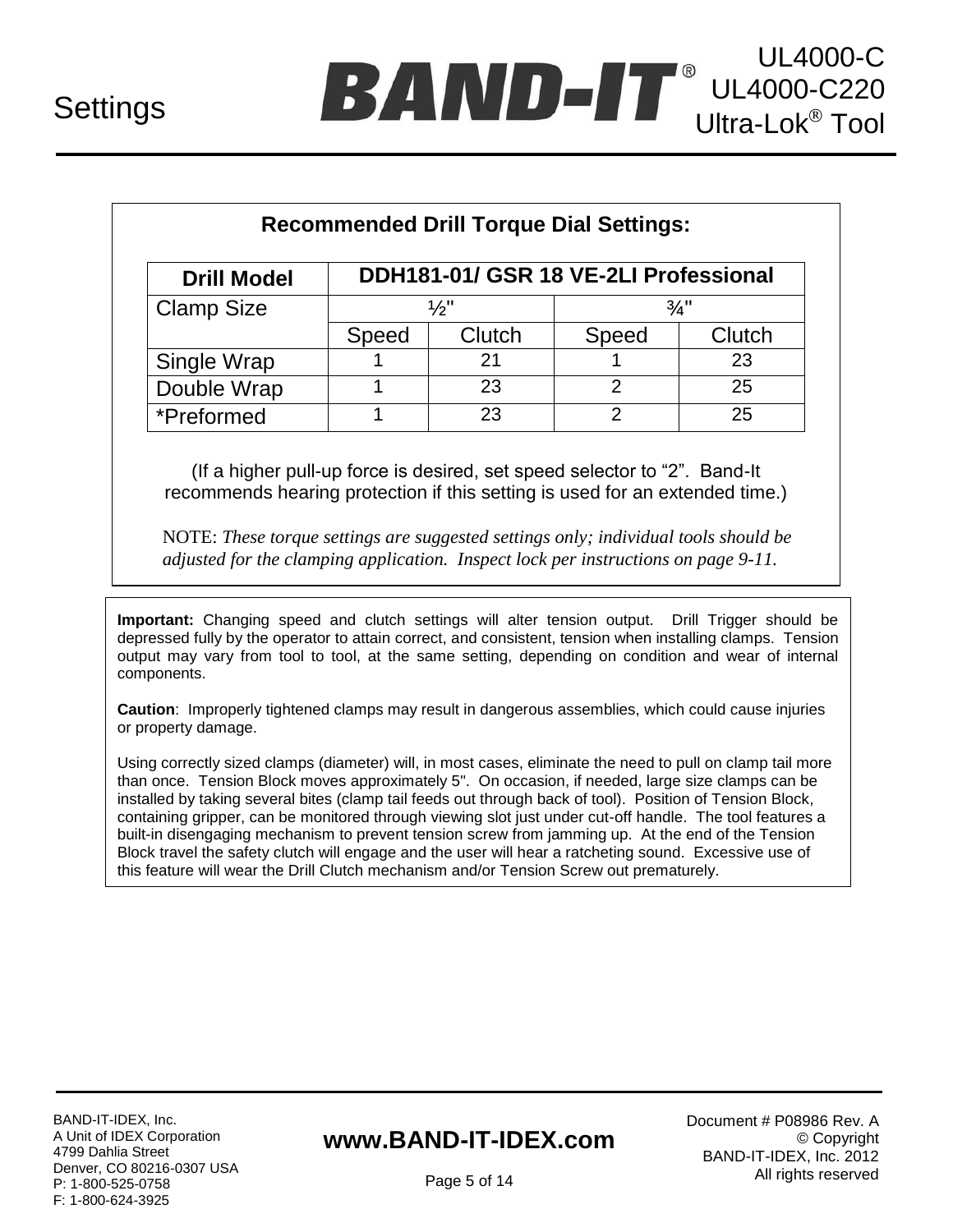## Parts List



#### **Notes:**

Apply Item 31 (Super Lube) to: Item 4 (Cut-off Cam) Item 3 (Cutter Knife) at contact point with item 1 (Tool Head) Item 26 (Spring) before installation

Apply Item 32 (Grease) to:

Item 7 (Tension Screw) threads and grooved end

Item 2 (Cutter Blade) counter-bore only, after item 14 (Bearing Tip) has been installed.

Tighten the following:

 Item 23 (#10-32 Screws) to 60 – 70 in-lbs. Item 22 (1/4-28 Screws) to 90 – 110 in-lbs.

Adjust Item 24 (Plunger) for positive detent action when item 6 (Handle) is actuated.

| Item            | Part Number        | Qty                      | Description                            |  |
|-----------------|--------------------|--------------------------|----------------------------------------|--|
| 1               | M00587             | 1                        | Tool Head, Fin. UL                     |  |
| $\overline{c}$  | M09787             | $\mathbf{1}$             | Cutter Blade, UL                       |  |
| $\overline{3}$  | M08687             | $\overline{1}$           | Cutter Knife, UL                       |  |
| $\overline{4}$  | M08987             | $\overline{1}$           | Cam, Cut-off, UL                       |  |
| $\overline{5}$  | M09087             | $\mathbf 1$              | Tension Block, Mach., UL               |  |
|                 |                    | 1                        | Handle Assembly:                       |  |
|                 | <b>UL1219</b><br>6 |                          | Includes Handle, Handle Grip, and Pins |  |
| $\overline{7}$  | M00987             | $\overline{1}$           | Tension Screw, Fin.                    |  |
| 8               | M08887             | 1                        | Gripper, UL                            |  |
| 9               | M01787             | 1                        | Plate, Back, Cast/Fin.                 |  |
| 10              | M09187             | $\overline{1}$           | Gripper Guide, UL                      |  |
| 11              | M02387             | $\mathbf{1}$             | Plate, Release, cast/fin.              |  |
| $\overline{12}$ | M00287             | $\overline{1}$           | Roller, Cut-off, Fin.                  |  |
| $\overline{13}$ | M01388             | $\overline{2}$           | Pin, .187 Dia X 1.50 Long, Fin.        |  |
| 14              | M05387             | $\overline{1}$           | Bearing Tip, Fin.                      |  |
| $\overline{15}$ | M06587             | $\overline{1}$           | Ball, 1/4" Diameter                    |  |
| 16              | M02287             | $\overline{1}$           | Tip, Load Bearing, Fin.                |  |
| 17              | M04387             | $\overline{1}$           | Tripper Bracket, Cast/Fin.             |  |
| 18              | M07387             | $\overline{1}$           | Body, Left, Finished, UL               |  |
| 19              | M07487             | $\mathbf 1$              | Body, Right, Finished, UL              |  |
| 20              | M07587             | $\overline{2}$           | Wear Plate, Fin.                       |  |
| 21              | M05787             | $\overline{2}$           | Screw, Socket Head Cap, 1/4 X 1"       |  |
| 22              | J67287             | 4                        | Screw, Socket Head Cap, 1/4 X 1/2"     |  |
| $\overline{23}$ | M06187             | 6                        | Screw, Socket Head Cap, #10-32 X 3/8"  |  |
| 24              | M02487             | $\overline{2}$           | Screw, Spring Plunger, 1/4-20          |  |
| 25              | A33887             | $\overline{1}$           | Spring, Compression, .180 X .813 Long  |  |
| $\overline{26}$ | A53587             | $\overline{2}$           | Spring, Compression, .300 X 1.00 Long  |  |
| $\overline{27}$ | M01487             | $\overline{1}$           | Pin, Dowel, 1/4 Dia X 1.50 Long        |  |
| 28              | M08187             | 4                        | Washer, .128 ID X .238 OD              |  |
| 29              | M08087             | 4                        | Rivet, Blind, .125 X .328 Long         |  |
| $\overline{30}$ | M07987             | $\overline{c}$           | Threaded Insert, #10-32                |  |
| 31              | I16387*            | $\overline{\phantom{0}}$ | Lubricant, Super Lube w/ Teflon        |  |
| $\overline{32}$ | C23199             | $\blacksquare$           | Lubricant, Moly, Syringe               |  |
| 33              | M09887             | 1                        | Shear Plate, 3/4", UL                  |  |
| 34              | M09387             | 1                        | Shear Plate, UL, 1/2"<br>(Optional)    |  |
| 35              | M06288             | $\overline{1}$           | Tool Body Adapter, UL4000-C            |  |
| 36              | M08388             | $\overline{1}$           | Collar, Adapter, UL Cordless Drill     |  |

\* Permatex P/N: 82325 or Equivalent

BAND-IT-IDEX, Inc. A Unit of IDEX Corporation 4799 Dahlia Street Denver, CO 80216-0307 USA P: 1-800-525-0758 F: 1-800-624-3925

## **www.BAND-IT-IDEX.com**

Document # P08986 Rev. A © Copyright BAND-IT-IDEX, Inc. 2012 All rights reserved

Page 6 of 14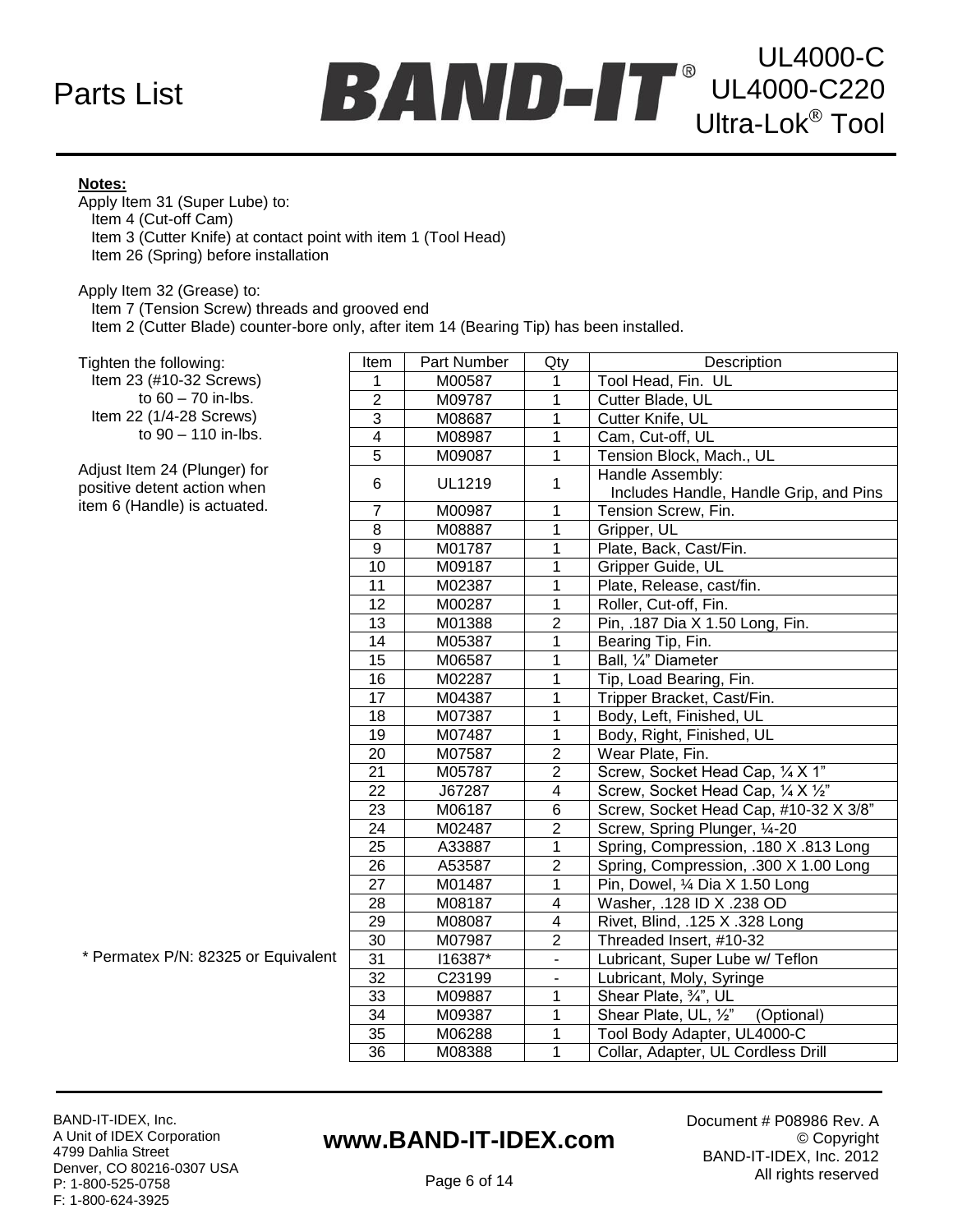## **Exploded View**





Figure 4

BAND-IT-IDEX, Inc. A Unit of IDEX Corporation 4799 Dahlia Street Denver, CO 80216-0307 USA P: 1-800-525-0758 F: 1-800-624-3925

## **www.BAND-IT-IDEX.com**

Document # P08986 Rev. A © Copyright BAND-IT-IDEX, Inc. 2012 All rights reserved

Page 7 of 14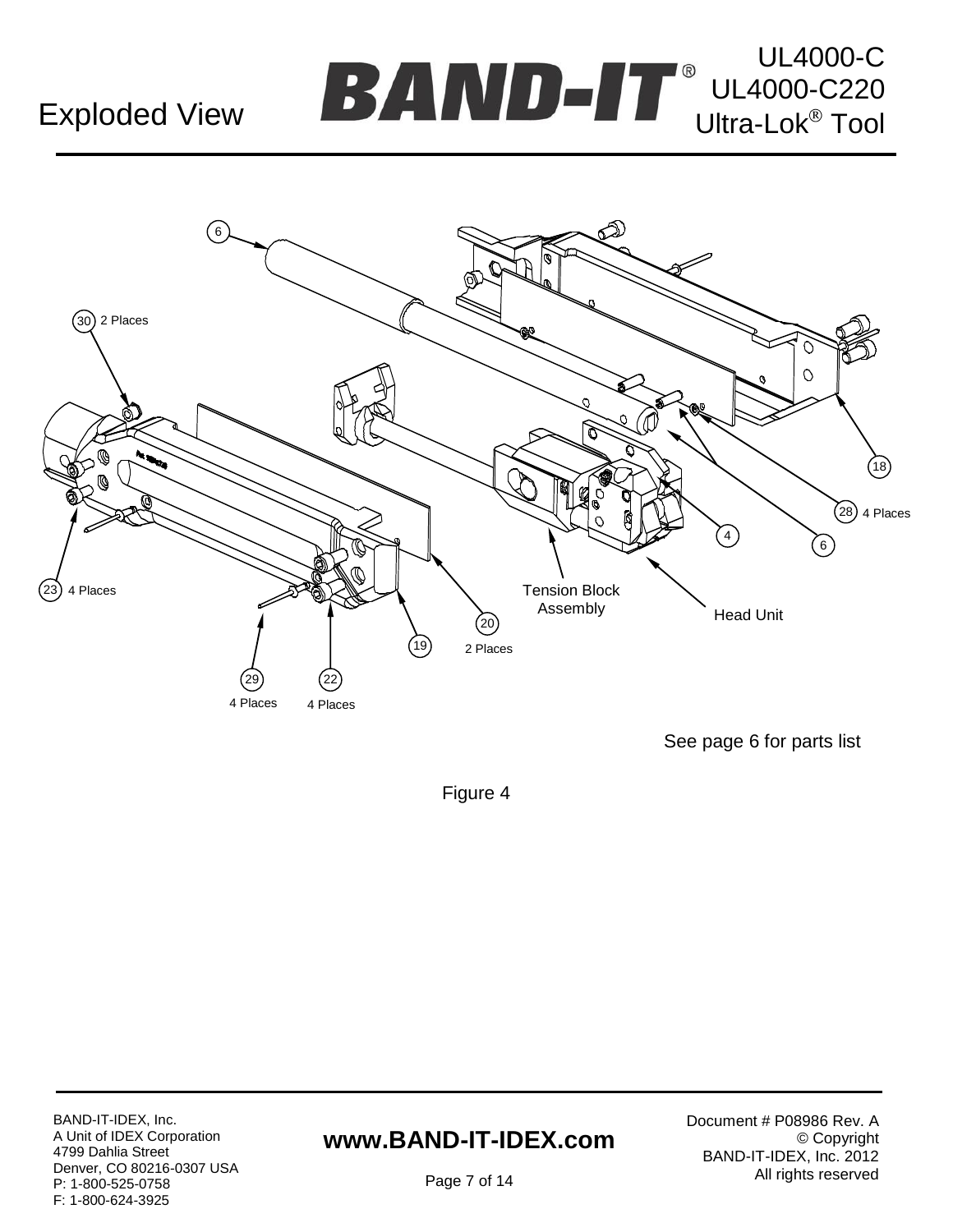Exploded Views

UL4000-C UL4000-C220  $\bf BAND$  -T UL4000-C220



BAND-IT-IDEX, Inc. A Unit of IDEX Corporation 4799 Dahlia Street Denver, CO 80216-0307 USA P: 1-800-525-0758 F: 1-800-624-3925

### **www.BAND-IT-IDEX.com**

Document # P08986 Rev. A © Copyright BAND-IT-IDEX, Inc. 2012 All rights reserved

Page 8 of 14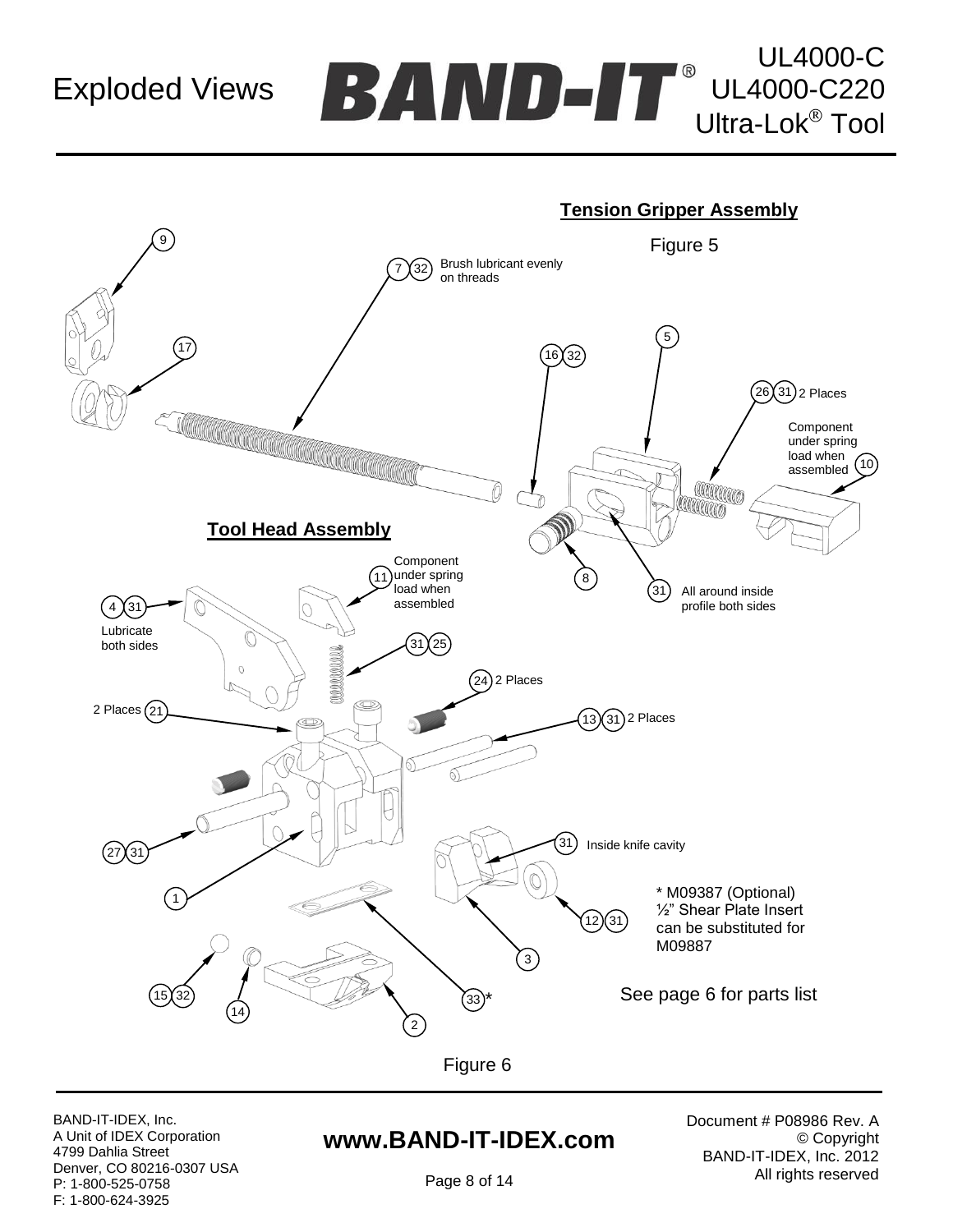## Free-End Clamps Clamp Application



1. Break off an Ultra-Lok<sup>®</sup> Free-End tie from the roll. Slide the buckle onto band with indented arrows pointing in same direction and same side up. Slide buckle all the way onto band until it comes to a stop between the two buckle dimples at opposite end of tie.



4. Position the tie on the object you are clamping. Pull the wrapped tie hand-tight. Slightly bend the tail up to keep the clamp in place



2. Wrap tie around object to be clamped. Insert the tie through buckle once for single-wrap or twice for double-wrap. Double-wrapped clamps have more than 3 times the loop-tensile strength.



5. Actuate Drill until Tension Block is all the way forward against the tool body. Set Drill to clock-wise rotation. With cut-off handle down as shown, insert clamp tail into tool head slot. Actuate Drill until Drill"s built-in clutch disengages. If Tension Block comes near its end of travel, release actuator switch and reverse Drill to pull more on clamp tail. Excessive use of disengaging Drill Clutch indicated by a loud ratcheting sound leads to premature wear of tension screw.

**Correct position of tool** 

**while tensioning**

o



UL4000-C

UL4000-C220

Ultra-Lok<sup>®</sup> Tool

3. If desired, you may preform a clamp in the same fashion as step 2, or use a preformed clamp in place of a Free-End



- 6. Do not force the tool against the clamp; it may result in a folded clamp tail.
- 7. Pull the cut-off handle forward to cut tail off and form a lock, then return handle to the down position. Reverse drill and feed clamp tail out of tool.
- 8. Tap down buckle shroud to complete clamp. Tool is ready for next clamp.



BAND-IT-IDEX, Inc. A Unit of IDEX Corporation 4799 Dahlia Street Denver, CO 80216-0307 USA P: 1-800-525-0758 F: 1-800-624-3925

## **www.BAND-IT-IDEX.com**

Document # P08986 Rev. A © Copyright BAND-IT-IDEX, Inc. 2012 All rights reserved

Page 9 of 14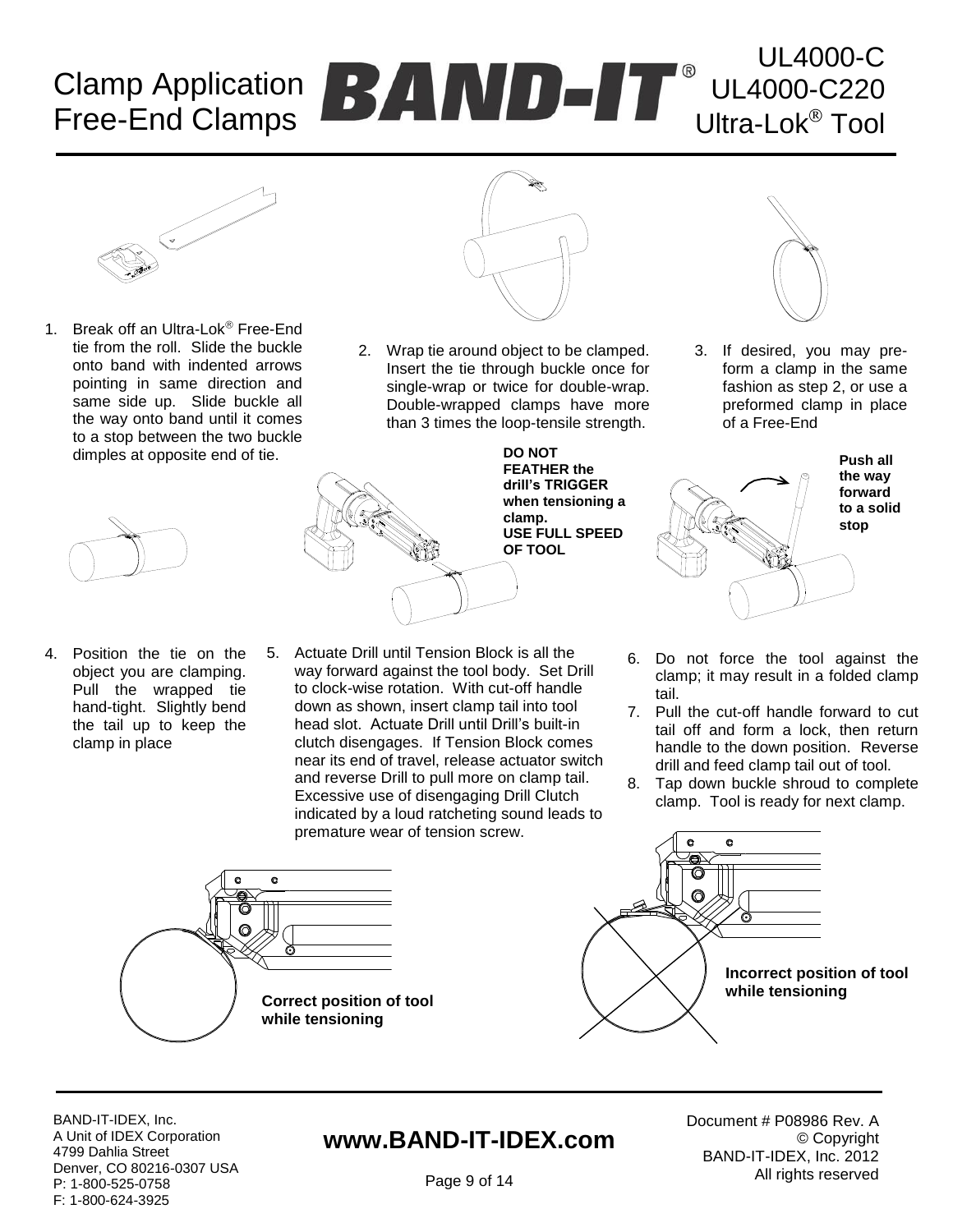# Clamp Inspection **DDAMINIAL CLAND-CALL CLAND-CALL**

Inspect buckle on completed clamp and tap down buckle shroud.



**Important:** Visually inspect lock formed in band as shown. If lock has slipped under the sheared surface of the buckle, remove clamp and install a new one at reduced tension by lowering the Drill Clutch torque setting.



Figure 8

BAND-IT-IDEX, Inc. A Unit of IDEX Corporation 4799 Dahlia Street Denver, CO 80216-0307 USA P: 1-800-525-0758 F: 1-800-624-3925

### **www.BAND-IT-IDEX.com**

Document # P08986 Rev. A © Copyright BAND-IT-IDEX, Inc. 2012 All rights reserved

UL4000-C

UL4000-C220<br>Ultra-Lok<sup>®</sup> Tool

Page 10 of 14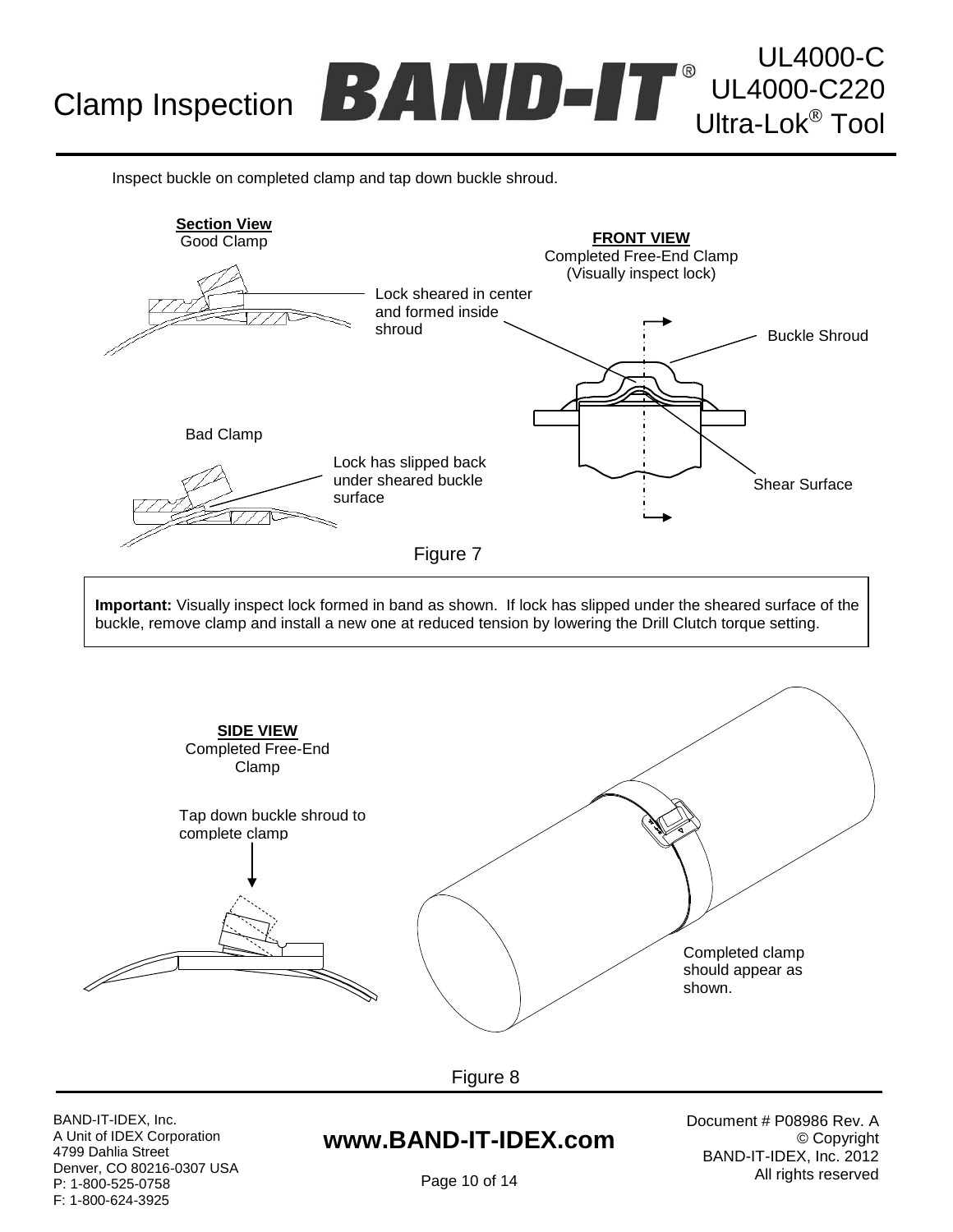### Preformed Clamps UL4000-C Clamp Application **EXAMPLICITY** UL4000-C220 Ultra-Lok<sup>®</sup> Tool

Place clamp in desired position on object to be clamped.

Start at Step 4 on Page 9

Inspect buckle on completed clamp and tap down buckle shroud as shown on Page 10 Figures 7 and 8.

#### **NOTE FOR HOSE APPLICATIONS:**

When applying clamps on soft, thick-walled hose, tension clamp then wait a full 30 seconds. Clamps may be re-tensioned by squeezing the Drill Trigger on the power unit a second time prior to forming the lock and cutting the excess clamp tail. This allows hose to "settle" under the band of the clamp. This hose material attribute is called Cold Flow. Finally, complete clamp by tapping down the buckle shroud as described above.

#### **Trouble-Shooting**

- 1. **Lock slips down in buckle:** Tighten blade mounting screws. If lock on clamp is still not adequate, reduce tension on tool by setting torque setting on the Drill Dial to a lower number.
- 2. **Drill clutch releases prematurely:** Make sure Tool is fully seated on Drill (per page 4). If problem persists, contact BAND-IT technical support.
- 3. **If tool does not cut off on initial setting:**

Step 1: Pull trigger of tool after engaging cutter blade.

Step 2: Increase torque setting slightly, and repeat tensioning band and engaging of cutter blade.

Step 3: Repeat steps 1 and 2 until band cuts.

4. **Tool does not fully tension clamp:** Check battery charge level, replace if low. If problem persists check gripper assembly and tension screw for excessive dirt/grime build up.

**Note:** To mitigate Drill Clutch wear, do not over-use the Drill Clutch. When tensioning a clamp, let the Drill Switch go as Tension Block nears its end of travel. Reverse drill and send Tension Block all the way forward for a second pull on the band.

## **www.BAND-IT-IDEX.com**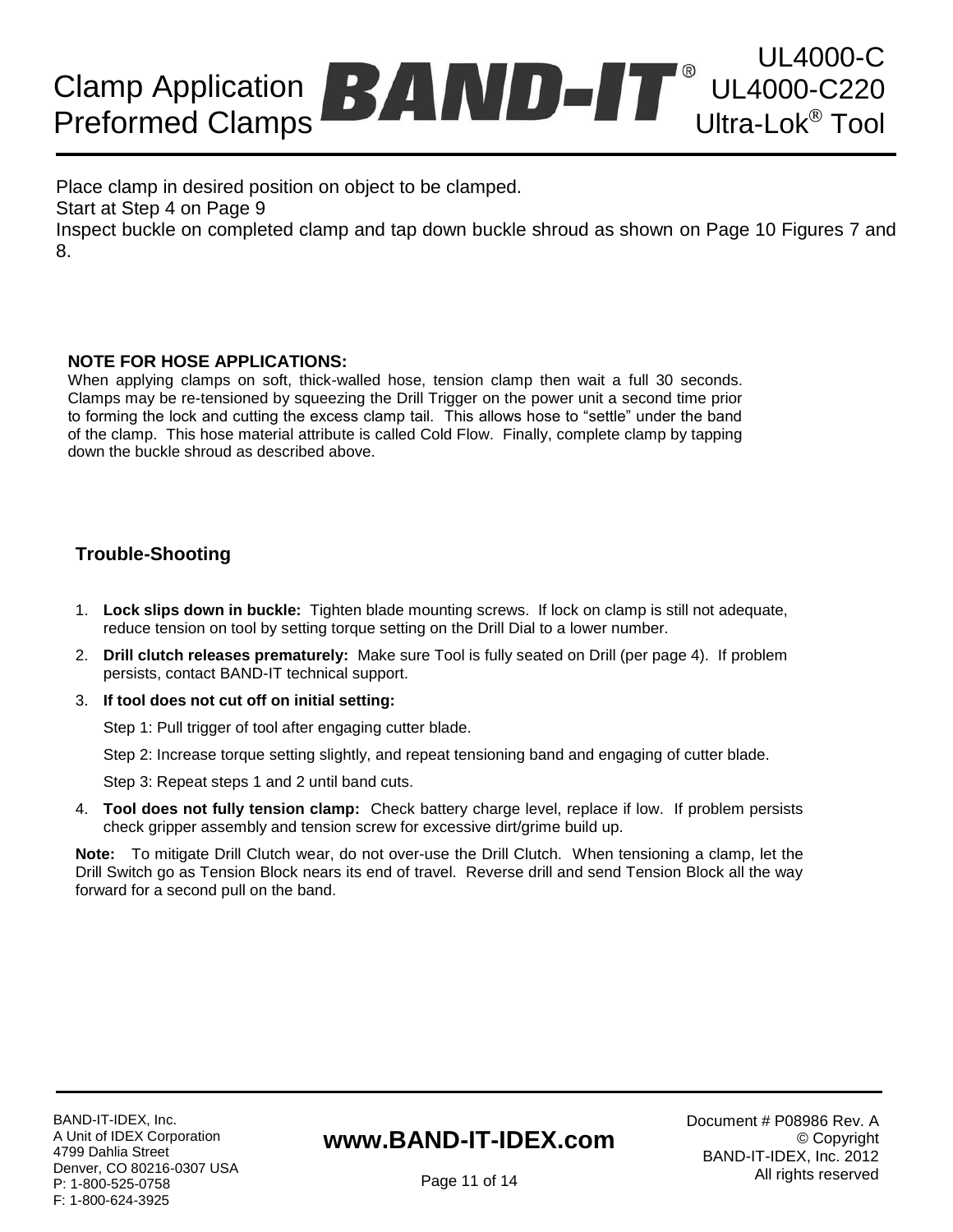**Maintenance** 



1. Approximately every 500 clamps lubricate Tension Screw with molybdenum disulfide lubricant, or equivalent.

Make sure Tension Block is all the way forward against the Tool Head. Remove cap from syringe and insert tip of syringe into slot on top of tool body. Press the tip against the Tension Screw just behind the Tension Block and squeeze out approximately 1/2" long bead of lubricant. Remove Syringe, and actuate tool without a clamp a couple of times to spread lubricant evenly on tension screw.

To order more lubricant, specify BAND-IT #C23199

2. Every 500-1000 clamps, depending on torque setting, inspect and repack front bearing with same lubricant. Turn load bearing tip and small bearing tip over for a new bearing surface.



3. To gain access to bearing components: remove blade Mounting Screws (2 places) and slide Blade free. Paper clip may be used to push bearing components out of Blade. Wipe lubricant from components. If ball or bearing tips appears heavily worn, replace with new one. Note: 1/4" ball is made from hard tungsten carbide material, do not replace with regular ball bearing. (Smooth indention from ball in the bearing tips is normal).

 To re-assemble bearing components: wipe blade cavity clean. Push small bearing tip into blade cavity. Apply lubricant to ball and push into Blade cavity and fill remaining space with lubricant. Push load bearing tip firmly into blade cavity, some lubricant will be squeezed out. Re-attach blade to Tool Head, making sure that load bearing tip extends into Tension Screw. While turning Blade Mounting Screws into Blade, push on Blade rear-wards. Tighten screws to approximately 120 in-lbs.

4. When replacing worn Blade follow instructions above to properly reassemble bearing components.



Lubricating Syringe Reorder #C23199

Figure 11

BAND-IT-IDEX, Inc. A Unit of IDEX Corporation 4799 Dahlia Street Denver, CO 80216-0307 USA P: 1-800-525-0758 F: 1-800-624-3925

### **www.BAND-IT-IDEX.com**

Document # P08986 Rev. A © Copyright BAND-IT-IDEX, Inc. 2012 All rights reserved

Page 12 of 14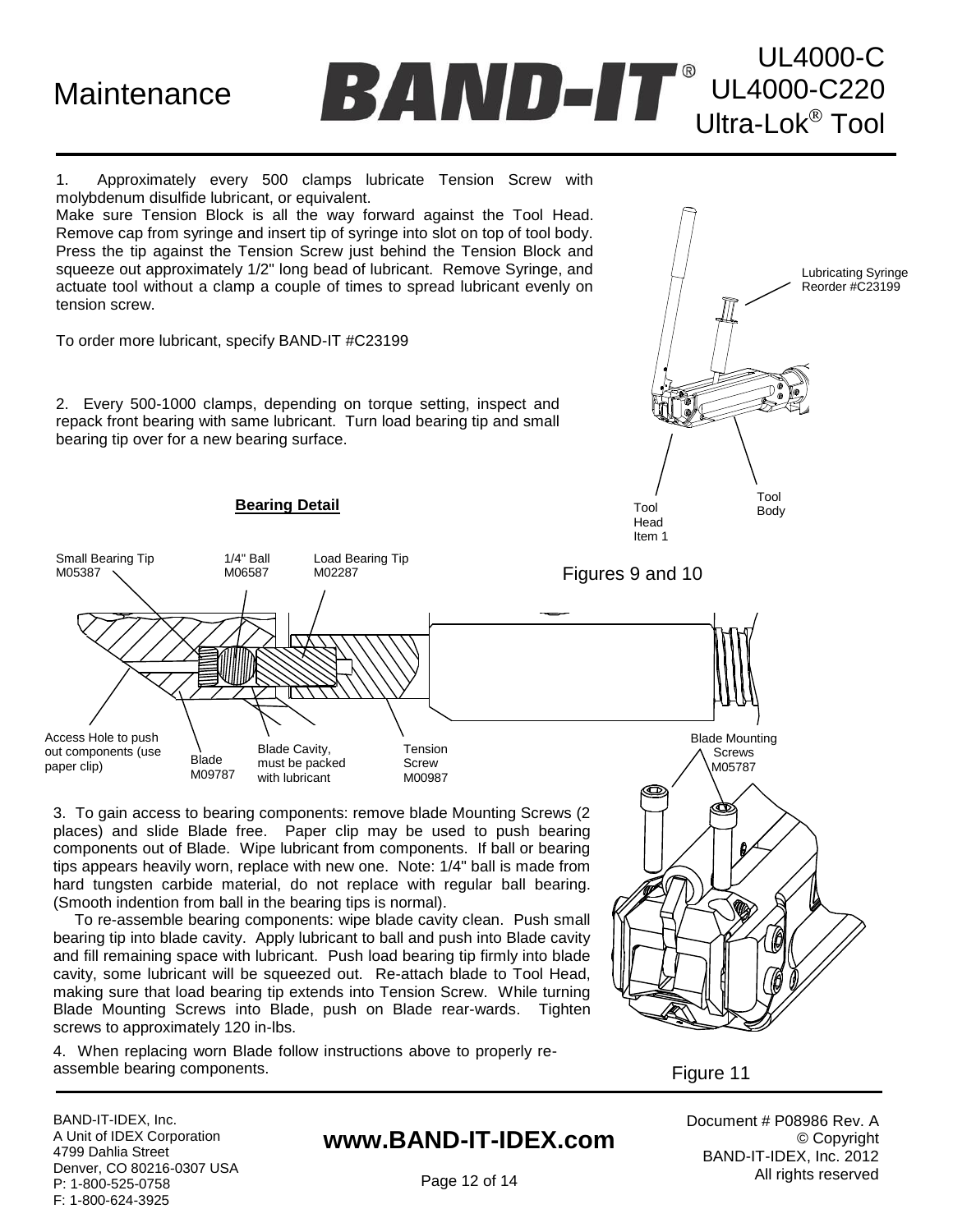## **Maintenance**

UL4000-C UL4000-C220 Ultra-Lok<sup>®</sup> Tool

5. To replace Gripper: Make sure Tension Block is all the way forward against the tool head. Remove drill. Remove tool adapter body. Remove one side of the tool body or the other, not both. Slide Gripper out sideways and replace with a new one. Re-attach Tool Body side. **Caution:** Do not push or move Tension Block while Gripper is out of tool.



6. To replace Tension Screw: Move Tension Block all the way back (away from Tool Head) using drill in tensioning mode (clock-wise). Remove Ultra-Lok® Tool from Drill. Remove the Tool Adapter from the Ultra-Lok® Tool. Remove Blade and load bearing tip from Tensioning Screw (see bearing detail). Remove one side of the Tool Body or the other, not both. Grasp the smooth barrel on Tension Screw and pull all the way forward until Tension Block is against the Tool Head. If Tension Screw is stuck, use a punch and tap the center of the screw from the back end of the tool. Turn Tension Screw out of Tension Block. Lubricate new Tension Screw with Molybdenum Disulfide lubricant, or equivalent. Install new Tension Screw in reverse order; making sure that back end of Tension Screw extends well beyond the back end of the Tension Block. Push the assembly all the way back and extend the round portion of the Tension Screw through holes on the tripper bracket and back guide plate. Reinstall Tool Body side. Reinstall Blade and tighten the Blade Mounting Screws approximately 120 in-lbs. Reattach Tool Adapter to Ultra-Lok<sup>®</sup> Tool. Reattach Tool to Drill and drive Tension Block all the way forward.

Note: Drills needing repair must be forwarded to an authorized "Bosch" repair center in your area. Be sure to remove BAND-IT drill clutch (M31789) from drill.

**Bosch Drill** is covered solely by the Bosch warranty as described in the Bosch literature. BAND-IT does not extend any warranty of any kind to the drill.

BAND-IT-IDEX, Inc. A Unit of IDEX Corporation 4799 Dahlia Street Denver, CO 80216-0307 USA P: 1-800-525-0758 F: 1-800-624-3925

## **www.BAND-IT-IDEX.com**

Document # P08986 Rev. A © Copyright BAND-IT-IDEX, Inc. 2012 All rights reserved

Page 13 of 14